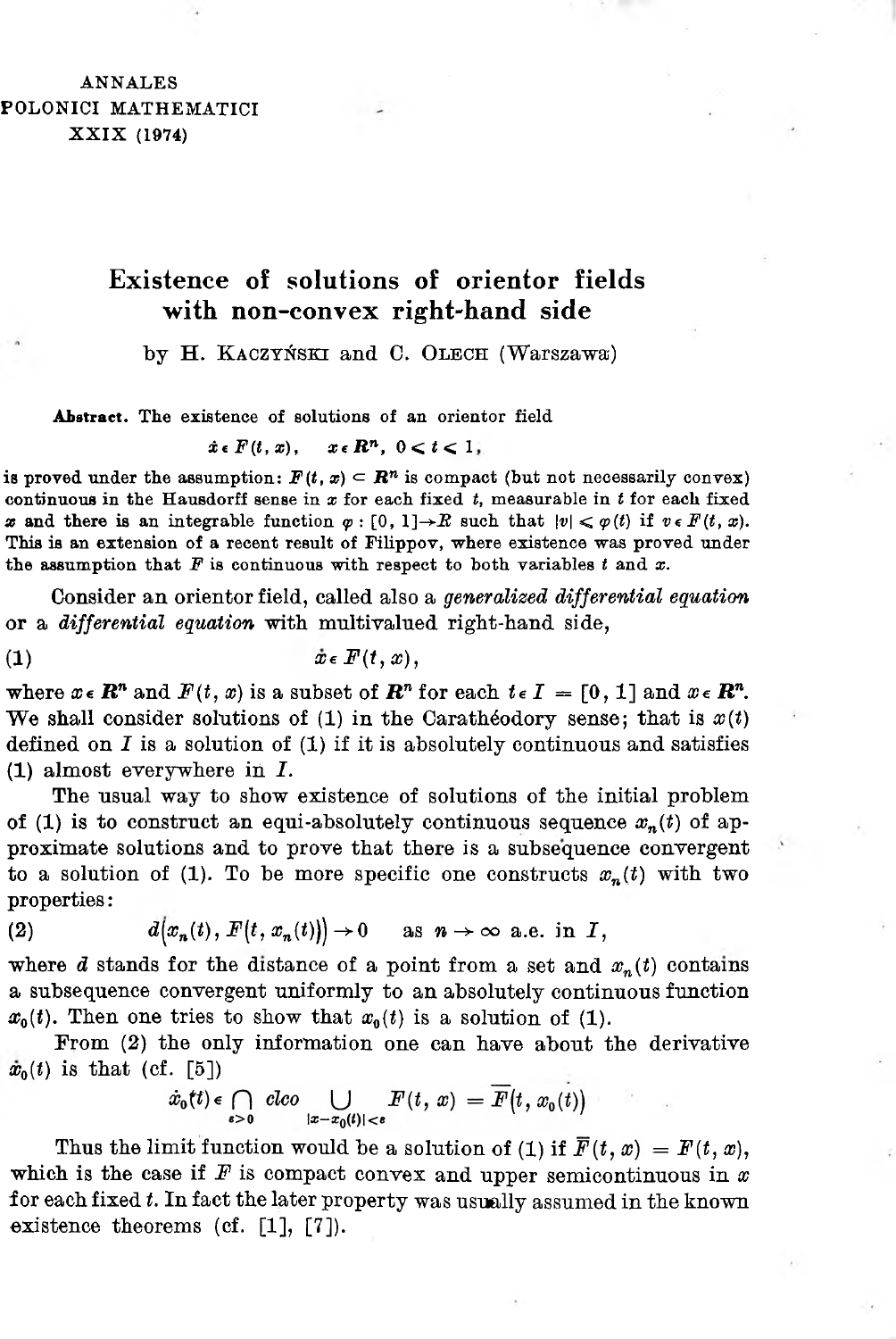If convexity of  $F(t, x)$  is not assumed then the upper semi-continuity is not enough for existence of solutions of (1).

Hermes  $[3]$  posed a question: does there exist a solution of (1) if  $F$  is not assumed to be convex but is compact and continuous in  $x$ ? Filippov [2] solved this question in the case when  $F(t, x)$  is assumed to be compact and continuous in both variables. The purpose of this note is to show the existence of solutions of (1) in the case of Carathéodory assumptions. Namely we will prove the following theorem.

**THEOREM 1.** Assume that  $F(t, x)$  is compact for  $(t, x) \in I \times \mathbb{R}^n$ , contin*uous in x in the sense of Hausdorff metric for each fixed t, measurable in t for* each *fixed*  $x$  *and that there is an integrable function*  $m: I \rightarrow R$  *such that* (3)  $|v| \leq m(t)$  if  $v \in F(t, x)$  for each  $x \in \mathbb{R}^n$ .

Under these assumptions there exist a solution of  $(1)$  satisfying the initial condition  $x(0) = x_0$ .

(For the definition and basic properties of measurable set-valued functions we refer the reader to [\[6\].](#page-5-2))

The difficulties which one has to face when one wants to construct a solution of (1) if  $F(t, x)$  is not convex is that approximate solution have to be defined in a more accurate way to assure not only convergence of  $x_n(t)$  but also of  $\dot{x}_n(t)$  in some stronger sense. It is evident that if  $x_n(t)$ point-wise to  $\dot{x}_0(t)$  a.e. in t, then (2) implies that  $x_0(t)$  is a solution of (1). converges uniformly to absolutely continuous  $x_0(t)$  and  $\dot{x}_n(t)$  converges

This is what Filippov [\[2\]](#page-5-3) did and the construction of approximate solutions we are presenting in this note is very much like the one in Filippov's paper except that in our case  $x_n(t)$  cannot be piece-wise linear because F is not continuous in *t*.

In Section 1 we introduce some notations and-an auxiliary construction while in Sention 2 the approximate solutions are defined and Theorem 1 is proved.

This note is a part of a paper of the first of the authors presented as his thesis for master (magister) degree at Warsaw University in June, 1972. Theorem 1 was obtained independently by Hermes and Van Vleck [\[4\]](#page-5-4) in a paper to be published in Journal of Differential Equations.

1. In this section we shall define an  $L_1$  - conditionaly compact sequence of integrable functions which we will use in the next section to construct approximate solutions of (1).

Without any loss of generality we restrict ourselves to the initial condition  $x(0) = 0$ .

for  $t \in I$ . Denote by  $K$  the closed ball in  $\mathbb{R}^n$  centered at zero and of radius  $M = \int_{0}^{1} m(t) dt$ . By (3), any possible solution of (1) assumes values in *K*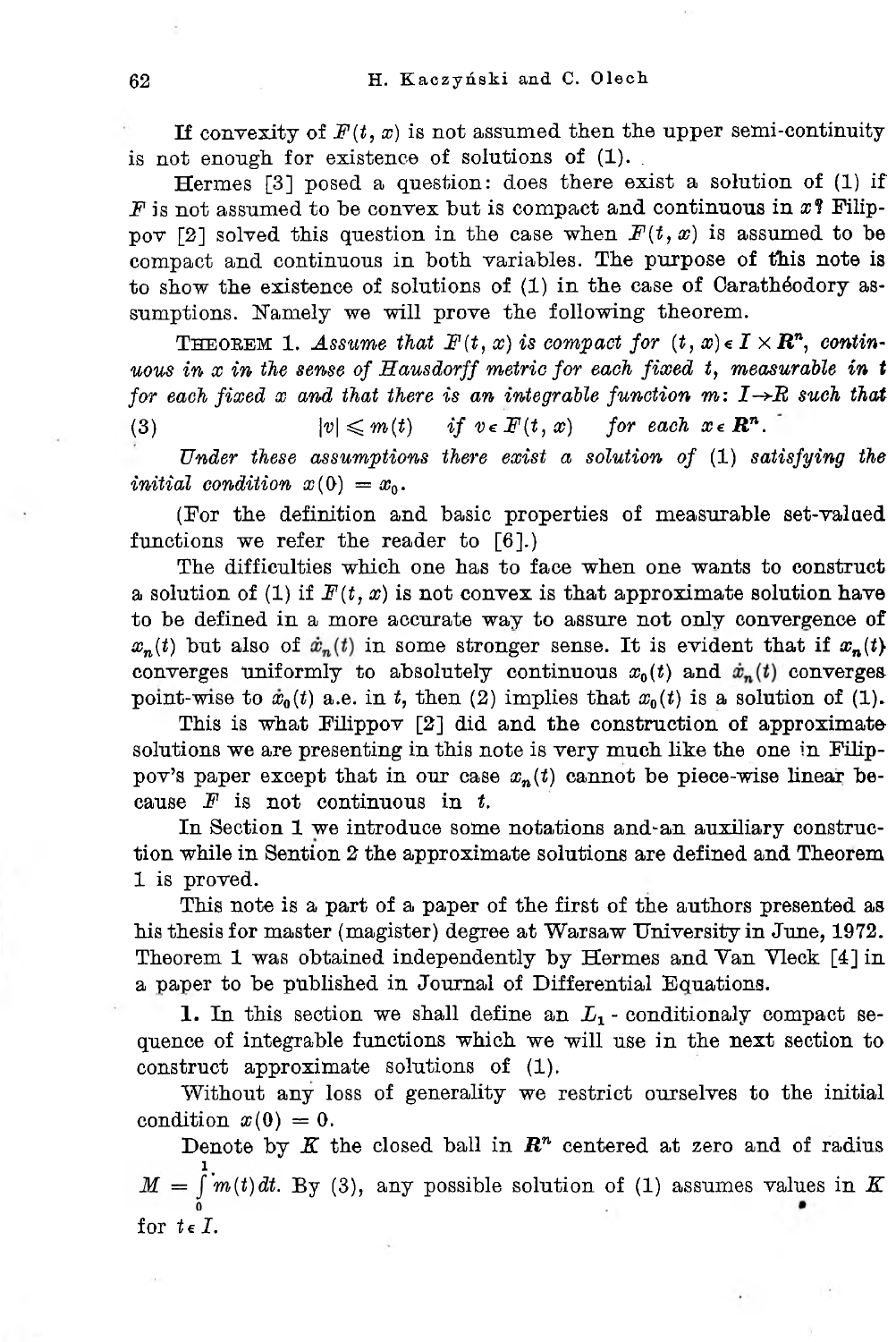Denote by  $\eta(t, r)$  the modulus of continuity of  $F$ ; that is

$$
\eta(t,r)=\max\{h(F(t,\,\overline{x}),\,F(t,\,x))\big|x,\,\overline{x}\,\epsilon\,K,\,|x-\overline{x}|\leqslant r\},
$$

where *h* stands for the Hausdorff distance between two sets. One can check that assumptions of Theorem 1 imply that  $\eta$  is integrable in *t* for each fixed *r*, is non-increasing and continuous in *r* for each fixed *t.*

Let  $r_i$  be a decreasing sequence of reals tending to zero as  $i \rightarrow \infty$ , let  $A_i$  be a finite subset of  $K$  such that

(4) 
$$
K \subset \bigcup_{a \in A_i} \{x \mid |x-a| < r_i/4\}.
$$

We define now inductively sets  $B_i \subset A_1 \times A_2 \times \ldots \times A_i$ . For  $i = 1$ we put  $B_1 = A_1$ . If  $B_{i-1}$  is defined, then

$$
B_i = \{b \mid b = (a^1, \ldots, a^{i-1}, a^i), \quad (a^1, \ldots, a^{i-1}) \in B_{i-1}, a^i \in A_i
$$
  
and  $|a^{i-1} - a^i| \leq r_{i-1}\}.$ 

Notice that for each  $a^i \in A$  there are  $a^j \in A_j$ ,  $j = 1, ..., i-1$  such that  $(a^1, \ldots, a^{i-1}, a^i) \in B_i$ . To each  $b \in B_i$  we assign, in an inductive way, an integrable function  $u_b: I \rightarrow \mathbb{R}^n$  satisfying the following conditions:

(5) 
$$
u_b(t) = u_{(a^1,...,a^i)}(t) \in F(t, a^i) \quad \text{a.e. in } I,
$$

and if  $i > 1$ , then

(6) 
$$
|u_b(t) - u_{(a^1,...,a^{i-1})}(t)| \leq \eta(t, r_{i-1})
$$
 a.e. in *I*.

Such  $u_b$  exists since  $|a^{i-1} - a^i| \leq r_{i-1}$  and therefore the intersection

$$
F(t, a^i) \cap \{x | |x - u_{(a^1, \ldots, a^{i-1})}(t)| \leqslant \eta(t, r_{i-1})\}
$$

is not empty for each  $t \in I$  and measurable as function of  $t$ . Thus any measurable selection of the above intersection satisfies (5) and (6).

Let  $h_i$  be a decreasing to zero sequence such that both  $1/h_i$  and  $h_i/h_{i+1}$ are integers.

By  $C_i$  we denote the set of functions  $c : I \rightarrow B_i$  such that if  $c(t)$ <br> $a^1(t), \ldots, a^i(t)$ , then for  $1 \leq j \leq i$ ,  $a^j(t) = \text{const}$  on intervals  $\mathbf{z} = (a^1(t), \ldots, a^i(t)), \quad \text{then} \quad \text{for} \quad 1 \leqslant j \leqslant i, \quad a^j(t) = \text{const}$  $[sh_i, (s+1)h_i]$  for each integer  $s = 0, ..., 1/h_i - 1$ . It is clear from (3) and (5) that for each  $c \in C_i$ 

$$
|u_{c(t)}(t)| \leqslant m(t) \quad \text{if } t \in I \text{ and } i = 1, 2, ...
$$

Consider now the sets

$$
W_i = \{u : I \to \mathbf{R}^n | u = u_c, c \in C_i\}.
$$

It is clear that  $W_i$  is finite.

Denote by

$$
U = \bigcup_{i=1}^{\infty} W_i
$$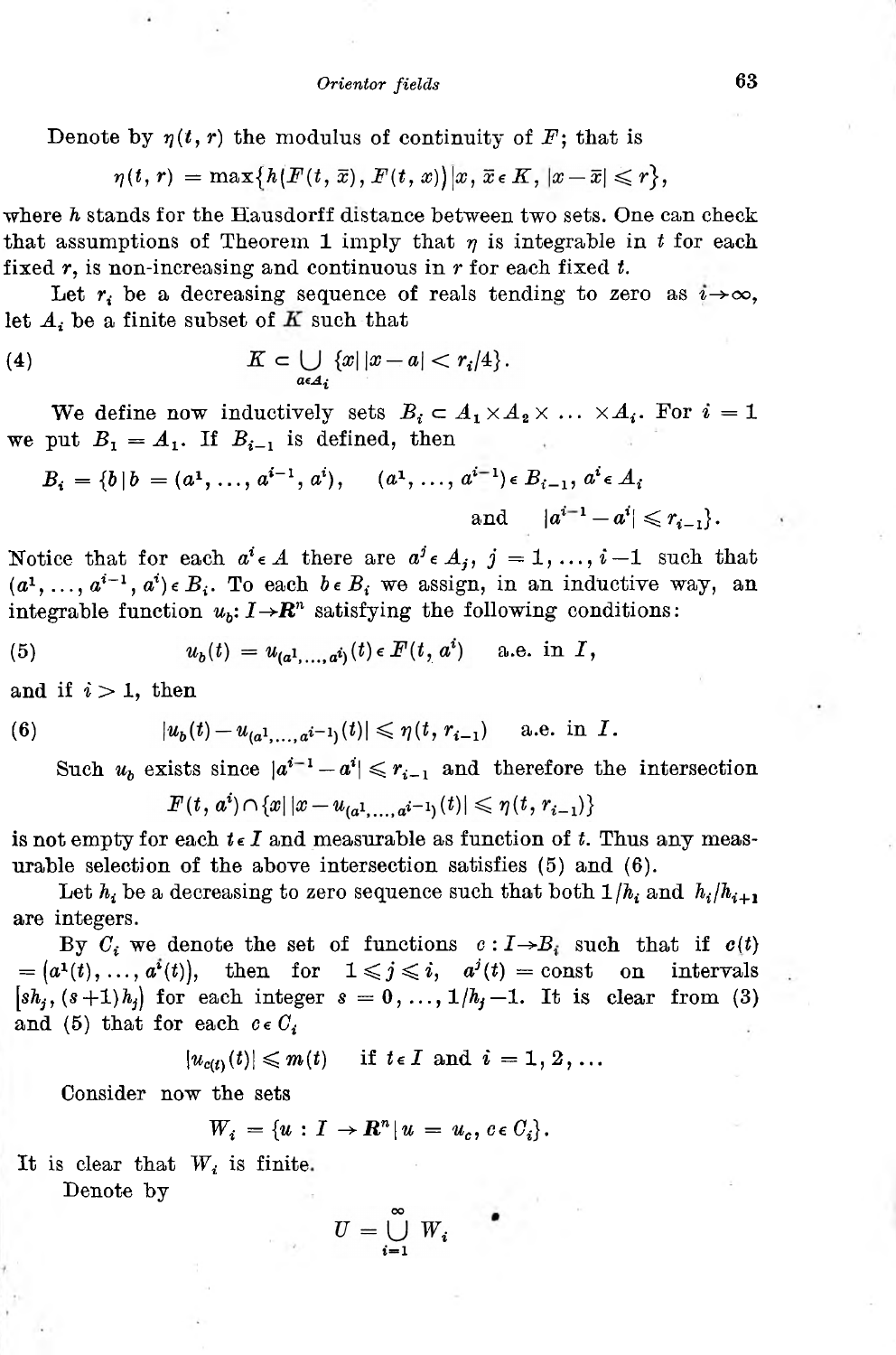We will prove the following lemma. Lemma 1. *If*

(7) 
$$
\int\limits_{0}^{1} \sum \eta(t, r_i) dt < +\infty,
$$

then U is conditionaly compact in  $L_1$ .

Proof. Take an arbitrary  $\varepsilon > 0$ . By (7) there is an integer m such that

(8) 
$$
\int\limits_{0}^{1}\sum\limits_{i=m}^{\infty}\eta(t,r_{i})dt<\varepsilon.
$$

with balls of radius  $\varepsilon$  which means compactness of  $U$ . that  $\|\bar{u}-u\|_{L_1} \leqslant \varepsilon$ . Hence we will prove that there is a finite covering of  $U$ We will prove that for each  $u \in W_{m+p}$ ,  $p \geq 1$ , there is  $\overline{u} \in W_m$  such

If  $u(t) = u_{(a^1(t),...,a^m(t),...,a^{m+p}(t))}(t)$ , then we put It is clear that  $\overline{u} \in W_m$ . We have:

$$
|u_{(a^1(t),...,a^{m+p}(t))}(t)-u_{(a^1(t),...,a^{m}(t))}(t)|
$$
  

$$
\leq \sum_{i=1}^p |u_{(a^1(t),...,a^{m+i}(t))}(t)-u_{(a^1(t),...,a^{m+i-1}(t))}(t)|.
$$

Using (6) and (8) we obtain

$$
||u-\overline{u}||_{L_1}\leqslant \int\limits_{0}^{1}\sum\limits_{i=1}^{p}\eta(t,\,r_{m+i-1})\,dt\leqslant \varepsilon,
$$

what was to be proved.

2. In this section we construct the sequence  $x_n(t)$  of approximate solutions of (1) and prove Theorem 1. For each  $n$ ,  $x_n$  will be an absolutely continuous function from *I* into  $\mathbb{R}^n$  such that,  $x_n(0) = 0$  and

 $u_n(t) = u_{c(t)}(t)$  for some  $c \in C_n$  and each  $t \in I$ (9)

and if  $c(t) = (a^1(t), ..., a^n(t)),$  then

(10) 
$$
|x_n(t) - a^n(t)| \leq r_n \quad \text{for } t \in I,
$$

For this purpose assume that  $h_n$  is chosen so small that

(11) 
$$
\int_{t}^{t+h_n} m(t) dt < r_n/4, \quad n = 1, 2,...
$$

and  $r_i$  are such that (7) holds and

(12) 
$$
r_{i+1} < r_i/4.
$$

To define  $x_n$  we have to define  $c(t) = (a^1(t), \ldots, a^n(t))$ , where  $c \in C_n$ .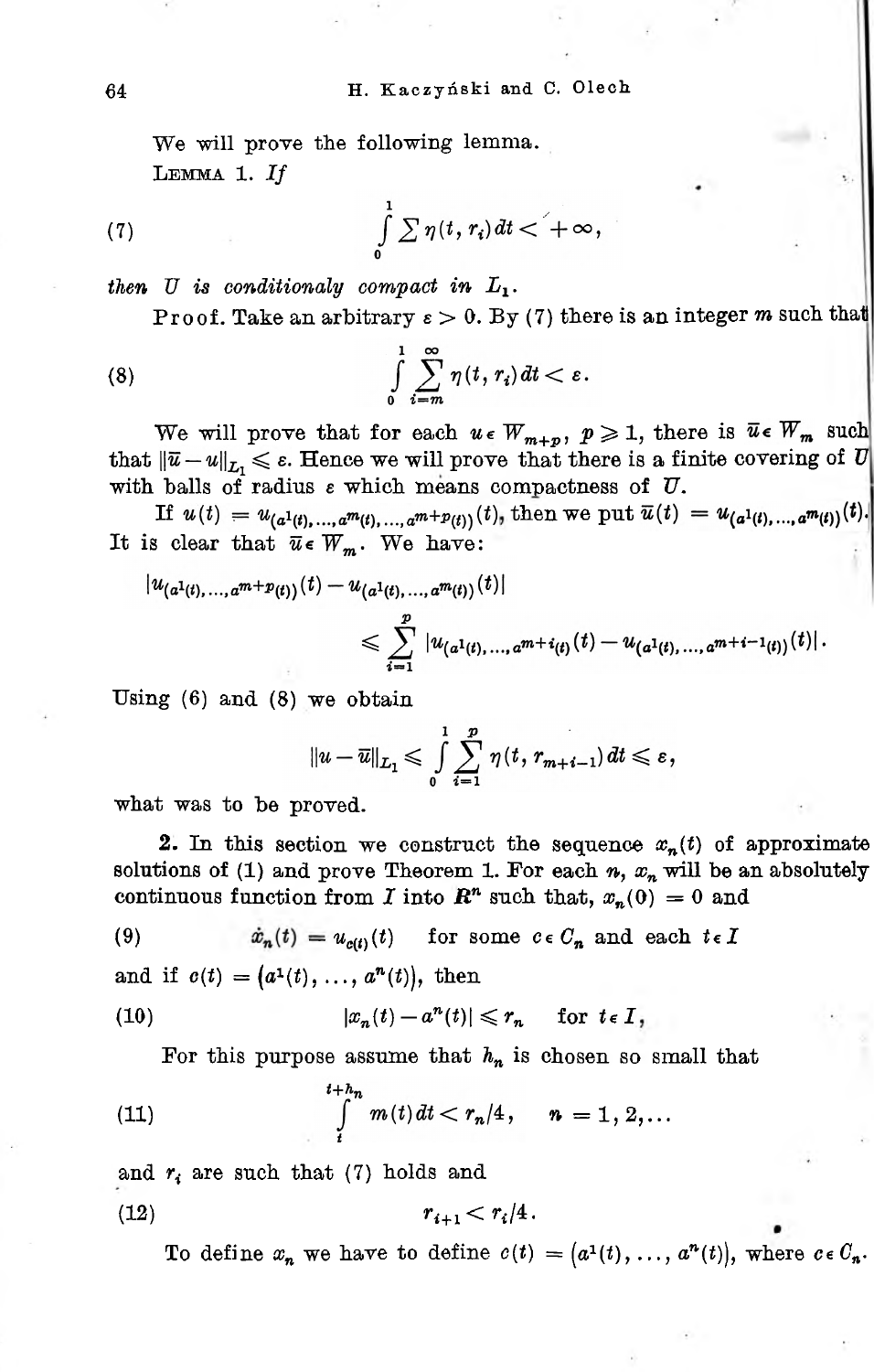For  $t \in [0, h_n]$  we put

$$
a^i(t) = a^i = \text{const},
$$

where  $\alpha_i$  is such that

(14) 
$$
|a^{i}-x(0)| = |a_{i}| \leqslant r_{i}/4, \quad i = 1, 2, ..., n.
$$

For induction argument assume that  $c(t)$  is defined for  $t \in [0, sk_n]$ ,  $1\leqslant s< 1/h_n$ .

If for a fixed  $i < n$ ,  $sh_n \neq ph_i$  for each integer *p*, then we put

$$
a^{i}(t) = a^{i}((s-1)h_{n}) \quad \text{for } t \in [sh_{n}, (s+1)h_{n}].
$$

If there is an integer  $p$  such that  $sh_n = ph_i$ , for a fixed *i*, then we put

$$
a^{t}(t) = a^{t} = \text{const} \quad \text{for } t \in [sh_n, (s+1)h_n],
$$

where  $a^i \in A_i$  and  $|a^i - x_n(sh_n)| \leqslant r^i/4$ . Such  $a^i$  exists by (4).

It is easy to check that for each *i* and each integer  $p < 1/h_i$ ,  $a^i(t)$ is constant on  $[ph_i, (p+1)h_i]$  and

(15) 
$$
|x_n(sh_n) - a^i(sh_n)| < r_i/2, \quad i = 1, 2, \ldots, n.
$$

The latter inequality has to be checked in the first case and it follows from (11). From (12) and (15) we see that so defined  $c$  has values in  $B_n$ . Therefore  $c \in C_n$ . Inequality (10) follows easily from (11) and (15).

Proof of Theorem 1. By definition, *x<sup>n</sup>* are absolutely continuous functions uniformly bounded by *M* and such that  $\{\dot{x}_n\} \subset U$ . Thus by Lemma 1  $\{\dot{x}_n\}$  is conditionally compact in  $L_1$ .

Therefore there is a subsequence, for simplicity still denoted by  $\{\dot{x}_n\}$ , and an integrable function  $v: I \to \mathbb{R}^n$ 

(15) 
$$
\|\dot{x}_n - v\|_{L_1} \to 0 \quad \text{and} \quad \dot{x}_n(t) \to v(t) \quad \text{a.e. in } I.
$$

This implies that

(16) 
$$
x_n(t) \Rightarrow \int_0^t v(t) dt = x_0(t).
$$

To prove that 
$$
x_0
$$
 is a solution of (1) we note that  
\n
$$
d(\dot{x}_n(t), F(t, x_n(t))) = d(u_{(a^1(t), ..., a^n(t))}(t), F(t, x_n(t)))
$$
\n
$$
\leq d(u_{(a^1(t), ..., a^n(t))}(t), F(t, a^n(t))) + h(F(t, x_n(t)), F(t, a^n(t))).
$$

(15), (16) and continuity of *F* with respect to *x* implies  $d(x_0(t), F(t, x_0(t)))$ The first component of the above sum is equal zero because of (5) and the second can be estimated by  $\eta(t, r_n)$  because of (10). Hence we have the inequality  $d(\dot{x}_n(t), F(t, x_n(t))) \leqslant \eta(t, r_n)$ , which together with

<sup>5</sup> — Annales Polonici Mathem. t. <sup>29</sup> z. <sup>1</sup>

 $\lambda$